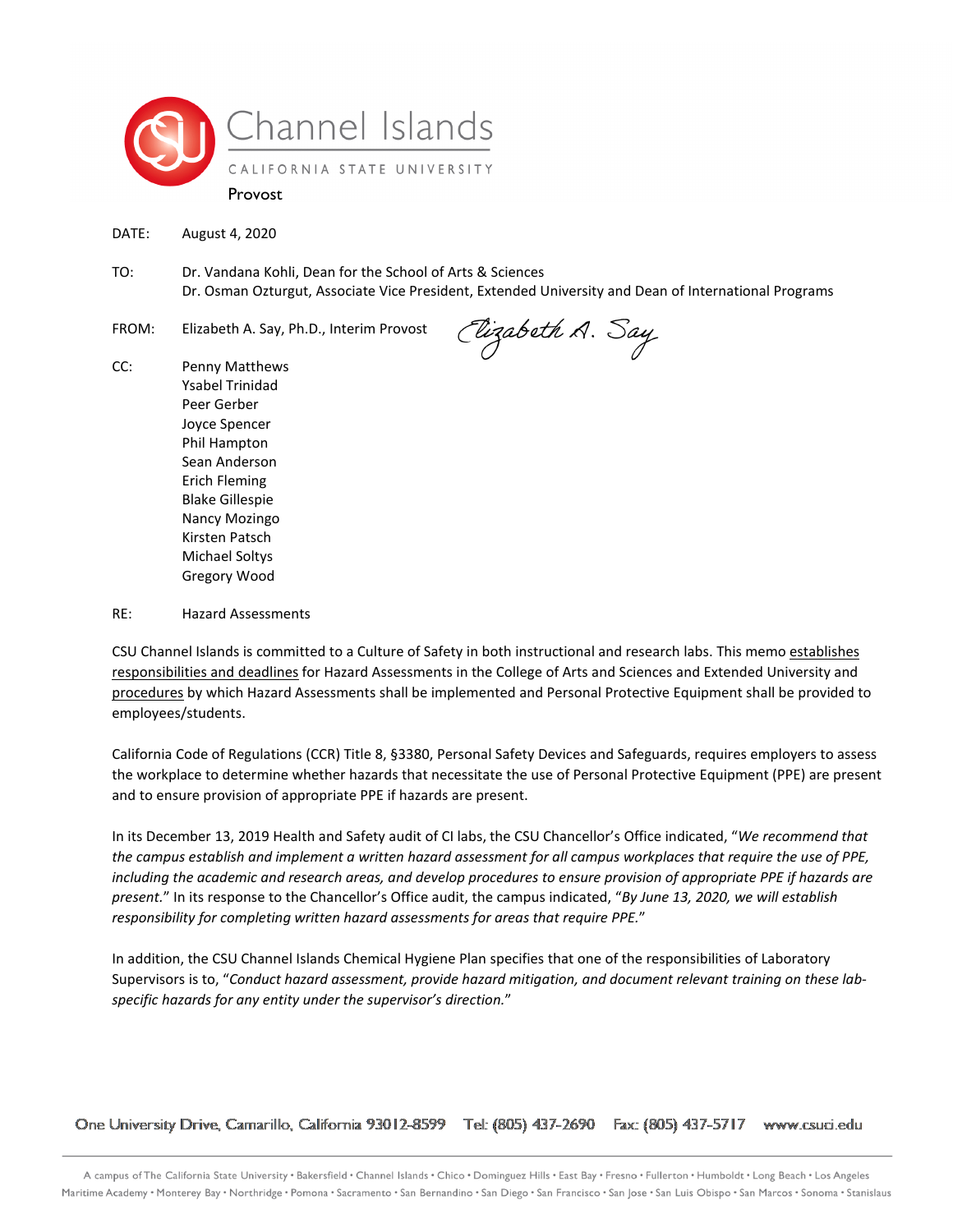

### **Responsibilities:**

For the College of Arts and Sciences and Extended University, the following Responsible Individuals shall have responsibility for completing the Hazard Assessments for academic and research areas according to the procedures outlined in the attached document.

- **Instructional Laboratories/ Courses. Responsible Individual: Chairs.** Chairs shall be responsible for certifying the hazards associated with instructional laboratories/ courses. Chairs shall identify hazards associated with instructional laboratories/ courses, in consultation with appropriate staff and faculty including Instructional Support Technicians (IST), instructors who teach laboratories/courses, and other departmental stakeholders. Separate hazard assessments shall be completed for each activity that involves different types of hazards, e.g. a ceramics class vs. a painting class vs. a woodworking class, or a general education laboratory class with lowhazard chemicals/ procedures, vs. an upper-division laboratory that utilizes hazardous chemicals/ procedures.
- **Principal Investigator (PI) Research. Responsible Individual: Faculty Principal Investigators.** Individual faculty principal investigators who are engaged in research activities shall complete a hazard assessment for their research activities and scholarly activities that involve hazards, e.g. laboratory research, fabrication, welding or woodworking. Hazard assessments shall be completed by each individual faculty member even when two or more faculty share the same physical laboratory or other space, to identify hazards that are unique to the nature of their individual research activities. PI's shall certify the Hazard Assessment for their research group in RSS Assess.

### **Deadline:**

Initial hazard assessments shall be conducted before instruction/ research has started. Hazard Assessments shall be conducted using RSS Assess before the beginning of the Fall 2020 semester for any instructional laboratories/ courses that will be meeting with a face-to-face component during the Fall 2020 semester and for any Principal Investigator (PI) Research that will be conducted in research laboratories in Fall 2020. For other instructional laboratories/ courses that will be on-line in Fall 2020 or for Principal Investigator research that will be virtual in the Fall 2020 semester, hazard assessments shall be conducted before the beginning of the semester when the laboratory/course returns to face-to-face instruction or when Principal Investigator research returns to being conducted in research laboratories. Once these initial hazard assessments have been completed, recertifications of the hazard assessments shall be completed annually before the end of the third week of the semester.

One University Drive, Camarillo, California 93012-8599 Tel: (805) 437-2690 Fax: (805) 437-5717 www.csuci.edu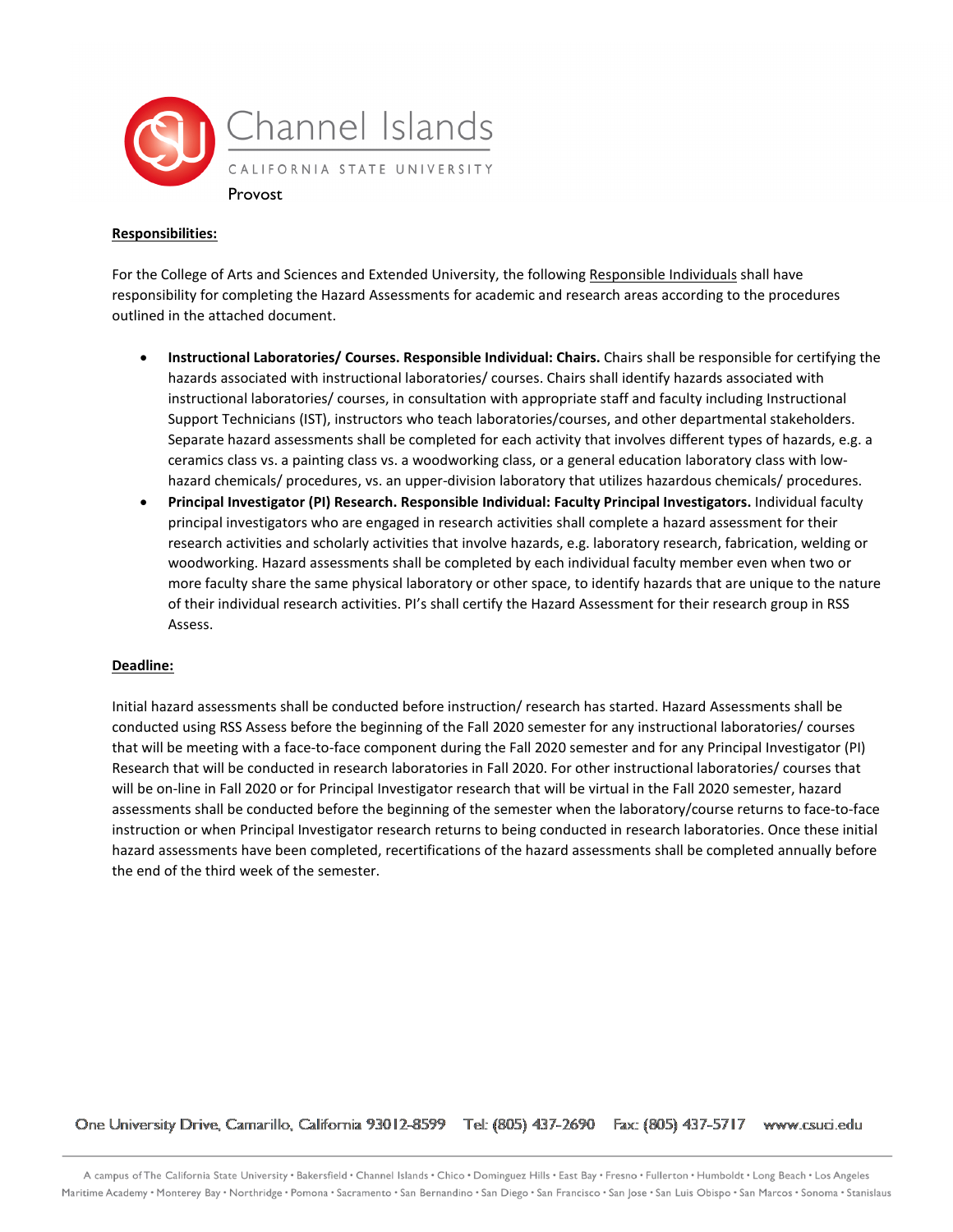## **California State University Channel Islands**

# **Procedure for Hazard Assessment, Provision of Personal Protective Equipment (PPE), and Hazard Communication**

The following procedure outlines how hazard assessments shall be conducted, how appropriate Personal Protective Equipment (PPE) shall be provided to employees and students, and how the hazards identified in the hazard assessment shall be communicated to employees and students.

### **Hazard Assessment:**

Hazard Assessments shall be conducted using RSS Assess initially before the beginning of the semester when instruction/ research activities will be conducted, and with annual recertifications occurring no later than the end of the third week of the semester.

The below section outlines the Responsible Individuals for completing hazard assessments in RSS Assess for instructional laboratories/ courses and Principal Investigator research.

- 1. Instructional Laboratories/ Courses. *Responsible Individual: Chairs.* Chairs shall be responsible for completing and certifying a hazard assessment for instructional laboratories/ courses in their program area, in consultation with appropriate staff and faculty, including Instructional Support Technicians (IST), instructors who teach laboratories/courses, and other departmental stakeholders. In consultation with these individuals, Chairs shall:
	- a. Group laboratories/ courses taught in the department into clusters of laboratories/ courses with comparable hazards including work done in prep rooms,
	- b. Complete a Hazard Assessment for each cluster of laboratories/ courses as a separate RSS Assess Group, and
	- c. Identify which faculty, staff members, or student assistants should be associated with each cluster or laboratories/ courses and add them to the RSS Assess Groups.
	- d. Chairs will certify the Hazard Assessment for each RSS group in RSS Assess.
- 2. Principal Investigator (PI) Research. *Responsible Individual: Faculty Principal Investigator.* Individual faculty principal investigators who are engaged in research activities shall be responsible for completing and certifying a hazard assessment for their research activities and scholarly activities that involve hazards, e.g. laboratory research, fabrication, welding or woodworking. Hazard assessments shall be completed by each individual faculty member even when two or more faculty share the same physical laboratory or other space, to identify hazards that are unique to the nature of their individual research activities. PI's shall certify the Hazard Assessment for their research group in RSS Assess.